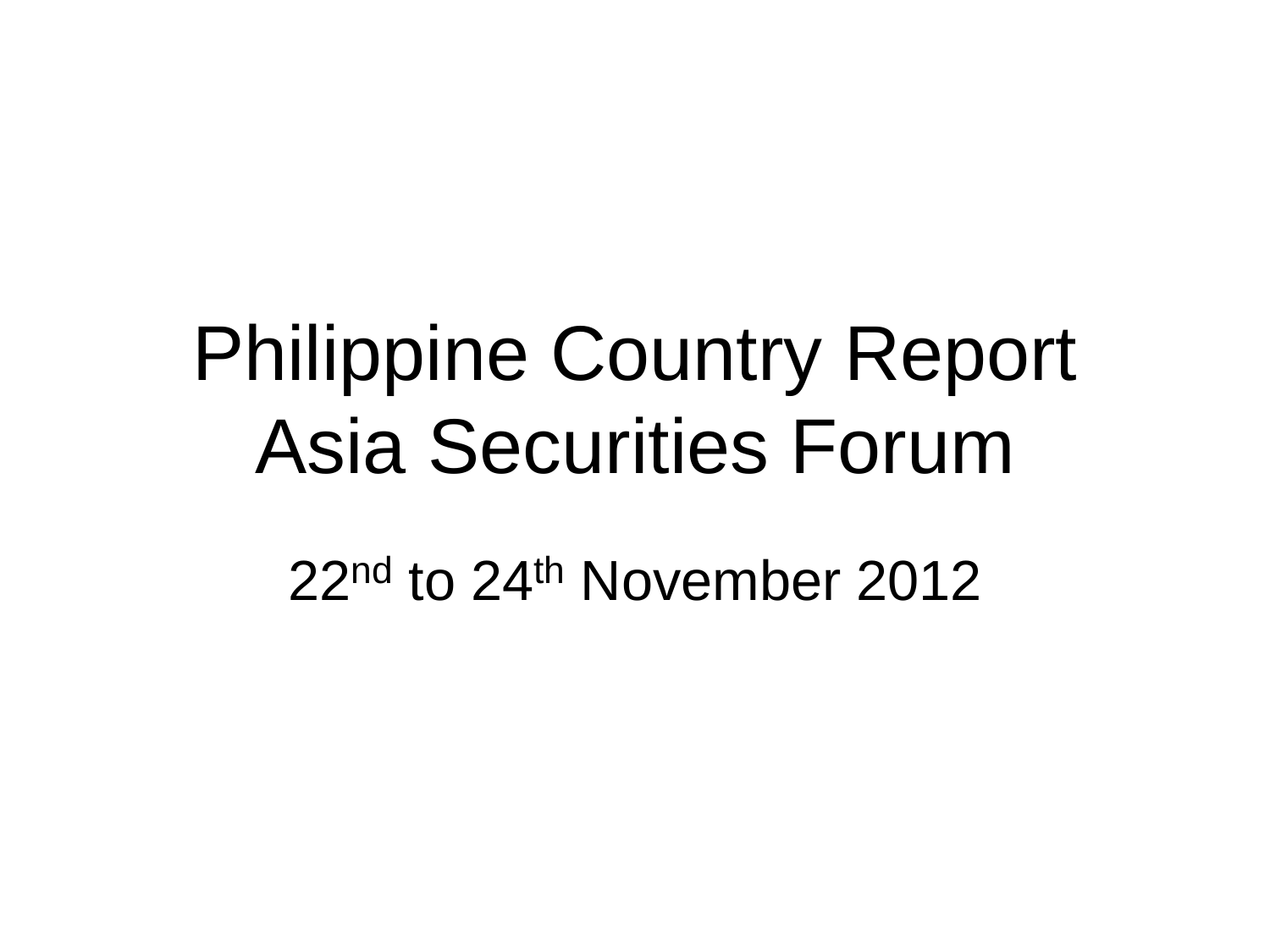#### **PHILIPPINE COUNTRY REPORT: EXECUTIVE SUMMARY**

- **The Philippine economy has been growing robustly this year.** In 1H12, Philippine GDP grew 6.1% (from 4.2% in 1H11), the third highest growth in Asia, next to China (7.9%) and Indonesia (6.4%). The growth was also substantially higher than the average GDP growth of 4.7% from 2001 to 2011.
- **Services and consumption were the main growth drivers.** Services, which accounted for 57% of GDP on the supply side, grew by 7.8%, It contributed 73% or 4.5 percentage points to the 1H12 GDP growth of 6.1%. On the demand side, private consumption, which accounted for 69% of GDP, grew by 5.4%. It contributed 60% or 3.7 percentage points to the 1H12 GDP growth of 6.1%. Government provided a boost by accelerating public spending by 12.3%, a marked turnaround from negative growth last year. Public infrastructure surged by 51% in 1H12.
- **Despite the high-growth environment, inflation remains modest and the BSP's monetary policy continues to be accommodative**. Inflation from January to August averaged 3.2%, at the low end of the government's target range of 3% to 5%. The BSP has cut policy rates three times this year to 3.75% and 5.75%, gradually easing by 25 bp each in January, March and July. Of the three cuts, the last one in July was the least expected as core inflation reached 4.7% in August, averaging 3.7% YTD. Effective 13 July, BSP cut its SDA rates by 3bp. The 7-day SDA rate was reduced to 3.78% from 4.06%, the 14-day SDA rate was reduced to 3.84% from 4.13% and the 32-day SDA rate was reduced to 3.91% from 4.19%. All in all, The July cuts signaled that the central bank's policy continues to be supportive of economic growth
- **The financial system is awash with liquidity, but remains stable.** To demonstrate, the Special Deposit Account, a liquidity management tool by the BSP, totaled P1.8 trillion or 18% of GDP as of August 2012. As a preventive measure, the BSP tightened SDA rules to curb speculation. The ample liquidity is translating into healthy loan growth of18.4% (July 2012) against a backdrop of a stable banking system with NPL of only 2.7% and CAR of 17.6%.
- **OF remittances and BPO revenues contributed largely to the current account surplus of \$3.7b in 1H12** and are expected to carry on with their implicit, yet significant contribution to growth. OF remittances reached \$10.1b in 1H12, 5.1% higher y-y and are projected to grow 5% in 2012 and 2013 to new record levels of \$21.1b and \$22.2b. BPO revenues have grown from \$1.5b in 2004 to \$11b in 2011. Despite exhibiting exponential growth in the past few years, it is still capable of growing 20% annually through 2016.
- **The external position of the Philippines is strong with sufficient buffers against shocks.** Overall balance of payments reached \$4.5b in 1H12, exceeding 2012 target of \$2.6b. GIR reached \$80.8b in August, equivalent to 12 months of imports, 32% of GDP (2012F) and 83% of external debt (2012F) It is also ahead of the government's full-year target of \$77b-\$78b. Furthermore, foreign debt exposure has improved to 40% in 1H12 from 49% in 2003. These buffers provide reasonable justification why the country is a net creditor to the IMF. It lent \$1b to the fund in 2Q12.
- **The outlook for the Philippine economy remains positive**. The country is expected to sustain above-average growth over the coming years. The government projects GDP growth of 5.0%-6.0% in 2012 and 6.0%-7.0% in 2013. Over the medium-term, the government is aiming for an average of 7.0%-8.0% yearly growth. Among the other medium-term targets of the government are: 22% investment-to-GDP by 2016, 1 million new jobs per year, 2% deficit-to-GDP by 2013 and to achieve investment grade ratings by 2016 (which may be achieved early next year).
- **The Philippines expects to achieve investment-grade status in early 2013** on account of a flexible fiscal position and steadily declining debt-to-GDP. The government is determined to improve revenue collection to 13.8% of GDP in 2013. Its debt to GDP has been steadily declining from 74% in 2004 to 51% in 2011. In 7M12 budget deficit was only 0.7% of GDP, much lower than the 2.6% target for the year and 2.0% target in 2013.Based on the 2012 program, interest burden amounts to 3.5% of GDP, affording the country more flexibility to spend.
- **The financial markets have begun to reflect the country's anticipated investment-grade status**. The Philippine stock and bond markets are the best-performing in the region (up to July 2012). MSCI Philippines Equity Index is up 27% (in \$) and 21% (in Php), nearly four times higher than the average Far East Ex-Japan return of 6.8% (in \$) and 5.8% (in Php). Capital raisings from IPOs, follow-ons, private placements and stock rights are up 63% to P175b . The iBoxx Philippines Bond Index is up 10.6% (in \$), more than double the HSBC ALBI return of 4.6%.
- **What we are seeing is only the tip of the iceberg**. From January to July, net portfolio inflows to the Philippines reached \$1.9b, as the risk-on wave of foreign inflows into Asia searched for higher returns. While the figure is already huge by historical standards, it is only 0.8% of market capitalization, relatively miniscule when compared to net portfolio inflows into investment-grade countries such as Thailand (5.9% of market cap.), Indonesia (9.3% of market cap.) and S.Korea (7.9% of market cap.).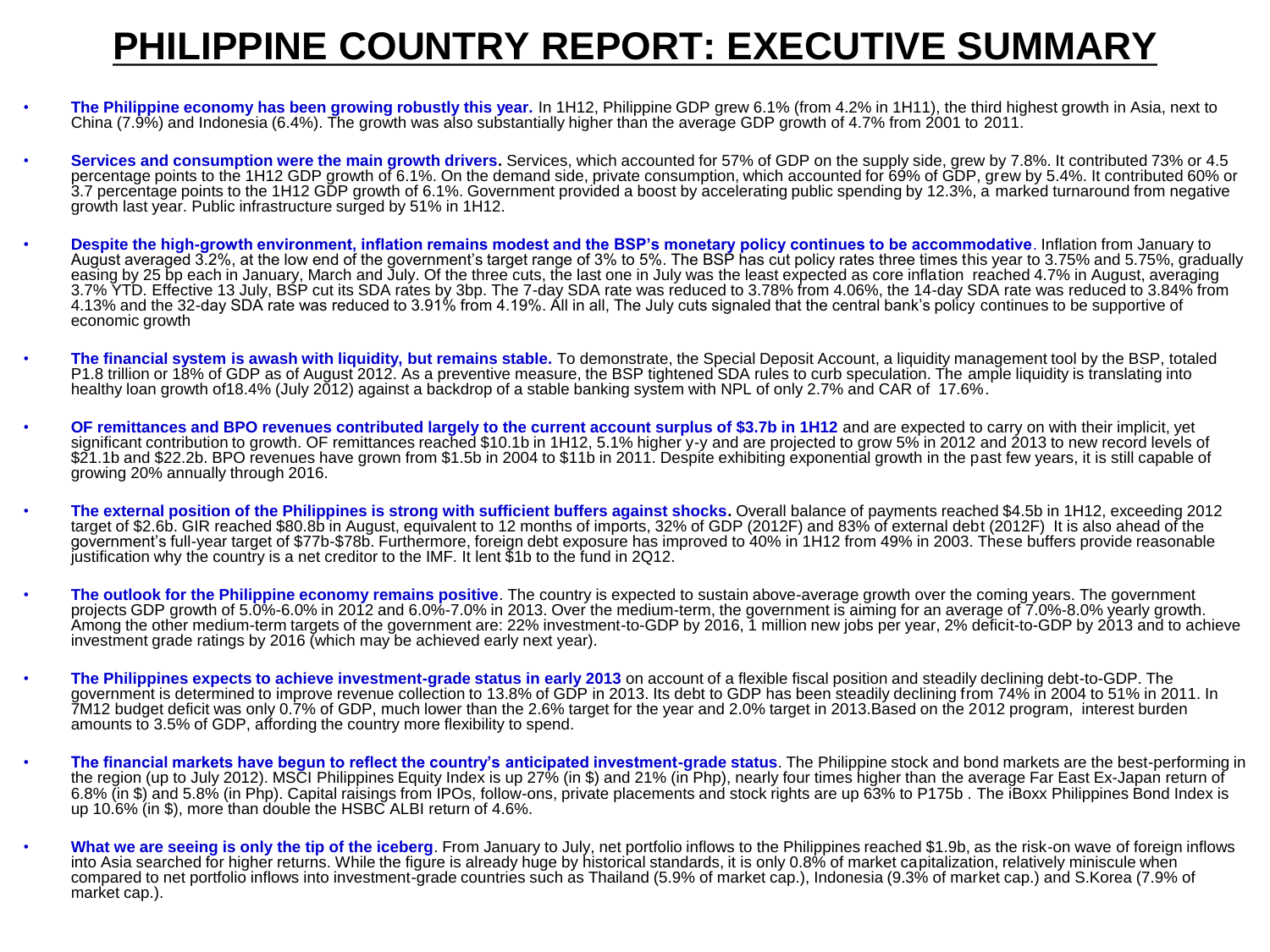# Philippines: Macroeconomic Outlook

|                                                                      |              |             | <b>Actual</b> |             |                                 | <b>Projections</b>       |                          |
|----------------------------------------------------------------------|--------------|-------------|---------------|-------------|---------------------------------|--------------------------|--------------------------|
|                                                                      | 2008         | 2009        | 2010          | 2011        | 2012                            | 2012                     | 2013                     |
| Real GDP Growth (%)                                                  | 4.2          | 1.1         | 7.6           | 3.9         | 6.1(1H)                         | $5.0 - 6.01$             | $6.0 - 7.01$             |
| Headline Inflation (%) <sup>1</sup>                                  | 8.3          | 4.1         | 3.9           | 4.6         | 3.2 (Jan-Aug)                   | $3.0 - 5.0$ <sup>1</sup> | $3.0 - 5.0$ <sup>1</sup> |
| Exports Growth (%) <sup>2</sup>                                      | (2.5)        | (22.1)      | 34.0          | (6.9)       | 7.7 (Jan-Jun)                   | 10.01                    | 12.0 <sup>1</sup>        |
| Imports Growth (%) <sup>2</sup>                                      | 5.6          | (24.0)      | 27.5          | 9.5         | 0.4 (Jan-Jun)                   | 12.01                    | 14.01                    |
| OF Remittances <sup>3</sup><br>Amount (USD bn)<br><b>Growth Rate</b> | 16.4<br>13.7 | 17.3<br>5.6 | 18.8<br>8.2   | 20.1<br>7.2 | 10.1 (Jan-Jun)<br>5.1 (Jan-Jun) | 21.14<br>5.04            | 22.24<br>5.04            |
| <b>Current Account</b><br>$(USD $ bn $)$                             | 3.6          | 9.4         | 8.9           | 7.1         | 0.9 (Jan-Mar)                   | 4.64                     | 3.14                     |
| <b>Balance of Payments</b><br>(USD bh)                               | 0.1          | 6.4         | 14.3          | 10.2        | 4.5 (Jan-Jul)                   | 2.64                     | 2.7 <sup>4</sup>         |
| GIR (USD bn)                                                         | 37.6         | 44.2        | 62.4          | 75.3        | 80.8 (Aug)                      | 77.0-78.04               | 80.74                    |

Source: Bangko Sentral ng Pilipinas, National Statistics Office

<sup>1</sup> Budget Expenditures and Sources of Financing 2013

<sup>2</sup> Based on NSO data

<sup>3</sup> "Cash remittances" under the BOP6 definition.

4 Based on BSP projections as approved by the Monetary Board on 15 June 2012.

| <b>Medium-Term Targets</b>                                             |
|------------------------------------------------------------------------|
|                                                                        |
| 7.0-8.0% average GDP growth per year                                   |
| 22.0% investment-to-GDP by 2016                                        |
| 1 million employment generation per year                               |
| 6.8% unemployment rate by 2016                                         |
| 16.6% poverty incidence by 2015                                        |
| 2.0% deficit-to-GDP by 2013                                            |
| Upper 30% in global governance<br>and competitiveness rankings by 2016 |
| Investment grade sovereign credit ratings                              |

before 2016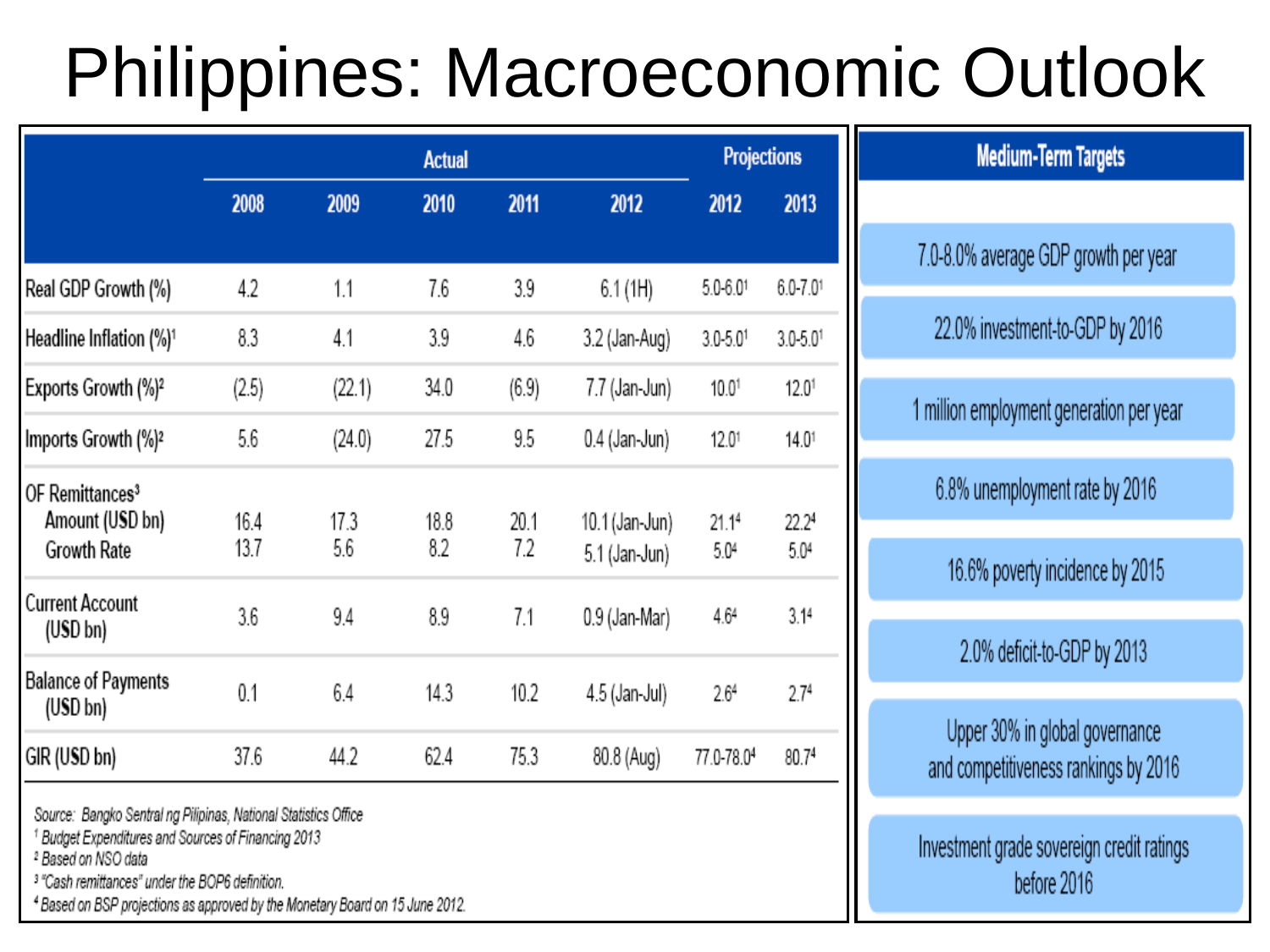# Robust And Sustainable GDP Growth 1H12 GDP Growth Of 6.1%, 3<sup>rd</sup> Highest In Asia



Medium-term Target: 7%-8% Average GDP Growth Per Year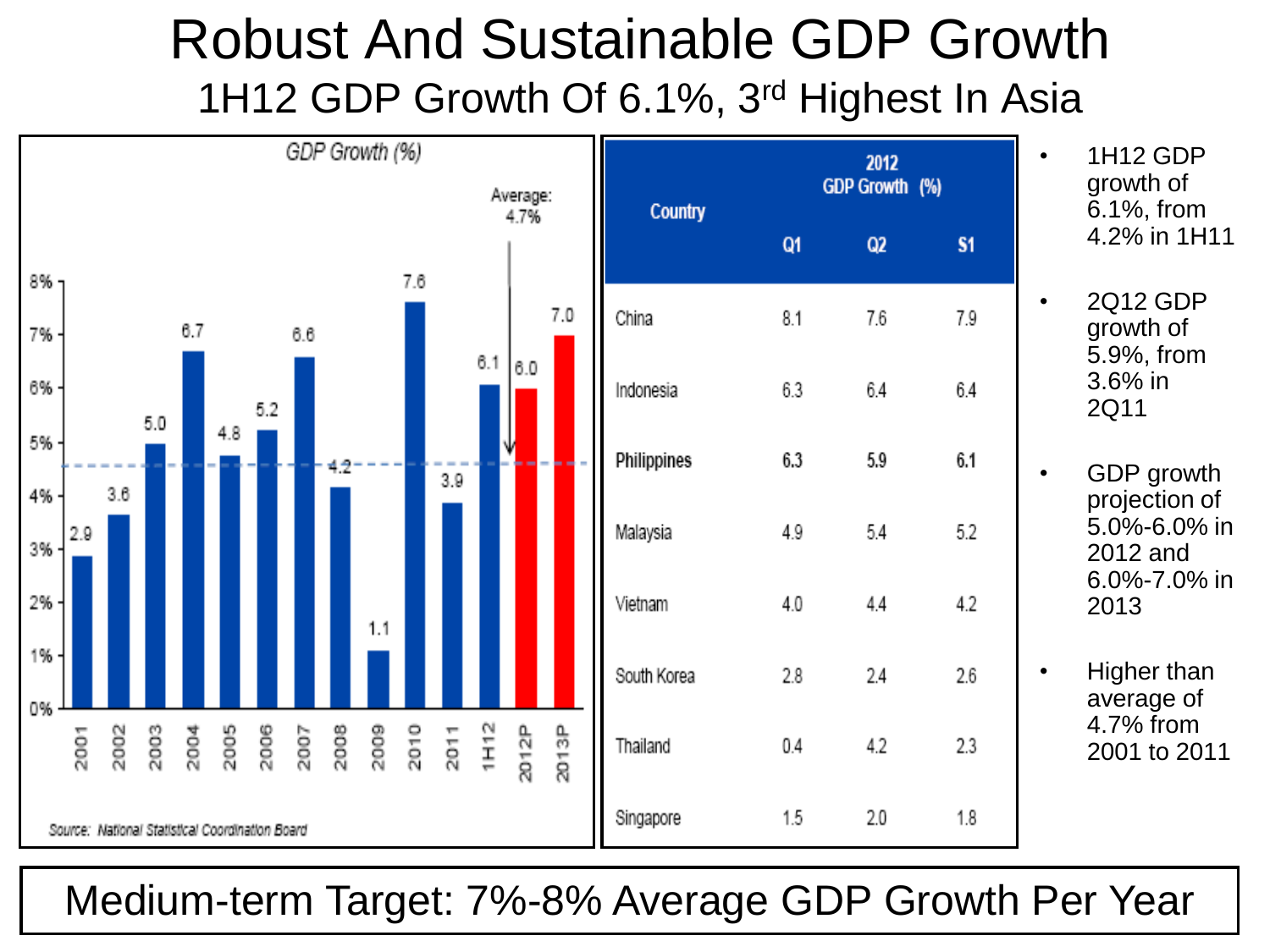#### Modest Inflation And Accommodative Monetary Policy Jan. - Aug. average inflation of 3.2%, at the low end of 3% to 5% target range



BSP has cut rates three times this year, totaling 75bp, despite YTD core inflation of 3.7%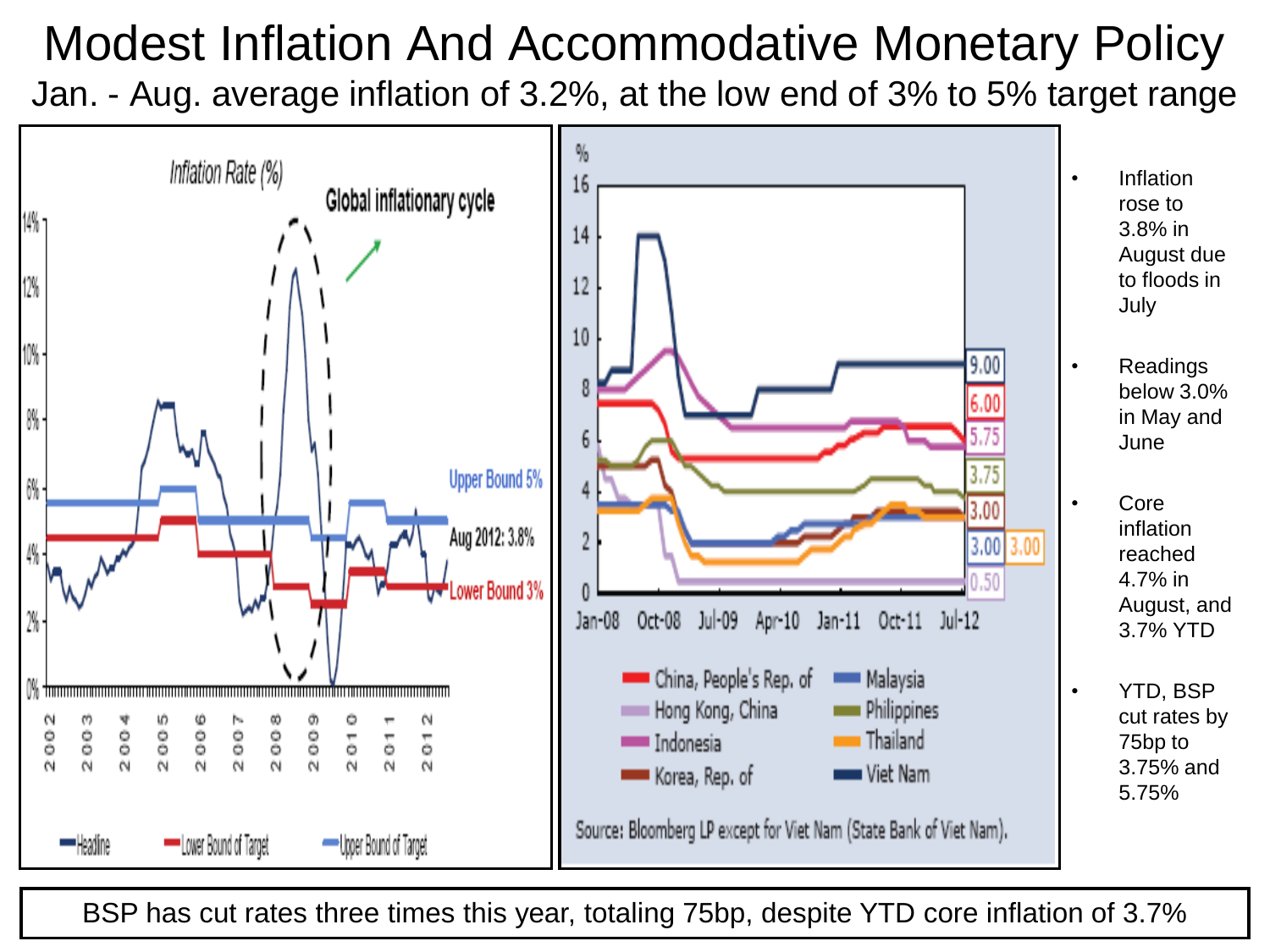### GDP Growth Drivers

Services And Private Consumption Contributed 73% And 60% Of 1H12 GDP Growth Of 6.1% Turnaround In Government Expenditure: Growth of 12.3% In 1H12 From Negative Growth In 1H11

|                                                            |                  | Q2              |            | S <sub>1</sub>             |
|------------------------------------------------------------|------------------|-----------------|------------|----------------------------|
| <b>ITEM</b>                                                | 2011             | 2012            |            | 2012                       |
|                                                            |                  | Growth Rate (%) |            | <b>Share to GDP</b><br>(%) |
| GNI<br>Net Primary Income                                  | 2.4<br>$-1.1$    | 5.6<br>4.5      | 5.4<br>3.1 |                            |
| <b>GDP</b>                                                 | 3.6              | 5.9             | 6.1        |                            |
| Agri, Fishery, Forestry<br>and Hunting                     | 8.3              | 0.7             | 0.8        | 10.9                       |
| Industry                                                   | $-1.4$           | 4.6             | 4.9        | 32.                        |
| Services                                                   | 5.6.             | 7.6             | 7.8        | 57.1                       |
| Household Final<br>Consump. Exp                            | 5.6              | 5.7             | 5.4        | 68.8                       |
| Gov't Final Consump.<br>Exp                                | 61.              | 5.9             | 12.3       | 11.3                       |
| Capital Formation                                          | $-10.1$          | 23              | $-13.2$    | 16.8                       |
| <b>Exports</b>                                             | 0.2 <sub>1</sub> | 8.3             | 9.5.       | 52.4                       |
| Imports<br>Source: National Statistical Coordination Board | $-1$             | 4.4             | 0.6        | $-48.2$                    |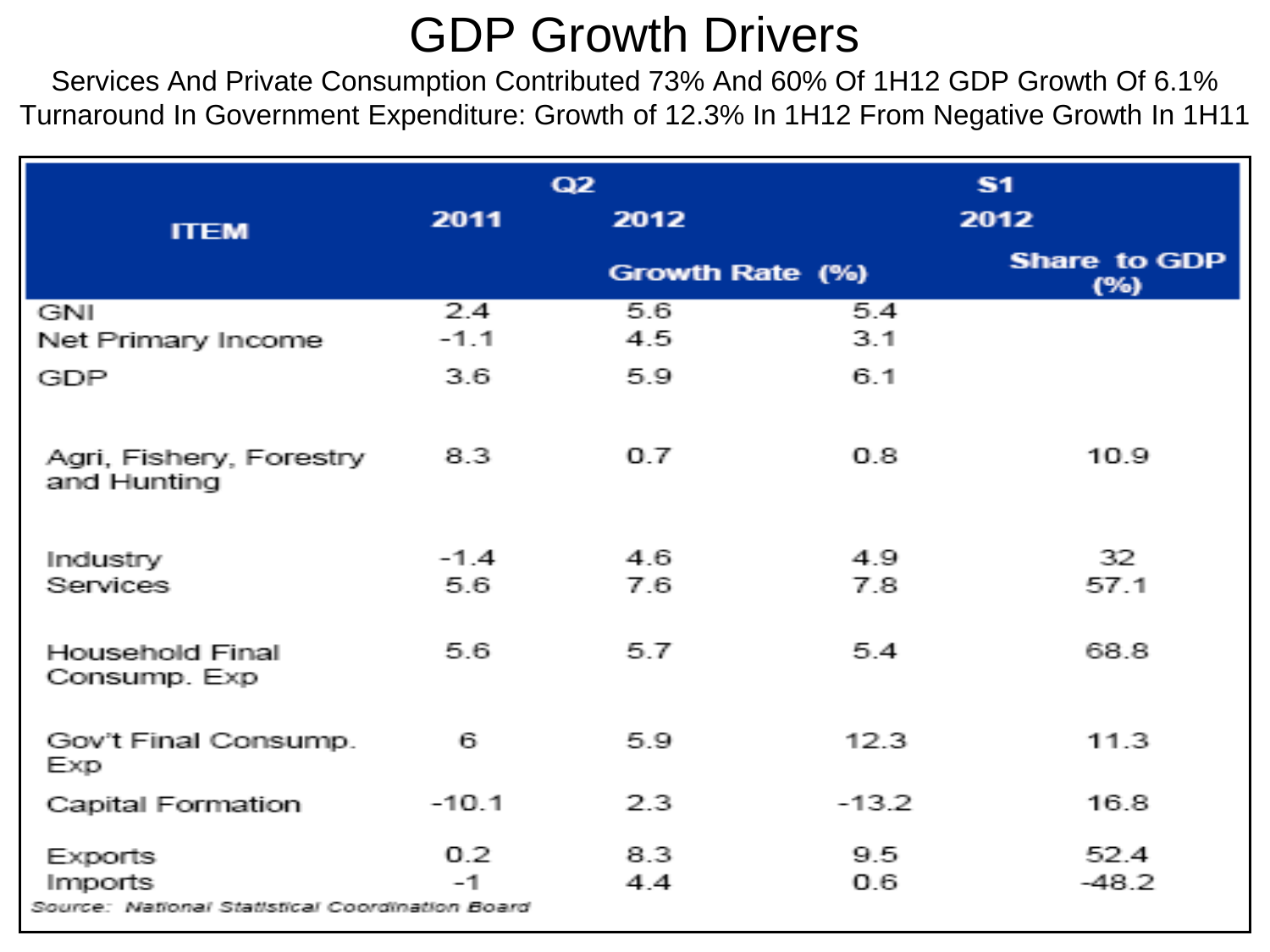#### GDP Growth Drivers: OF Remittances And BPO Revenues

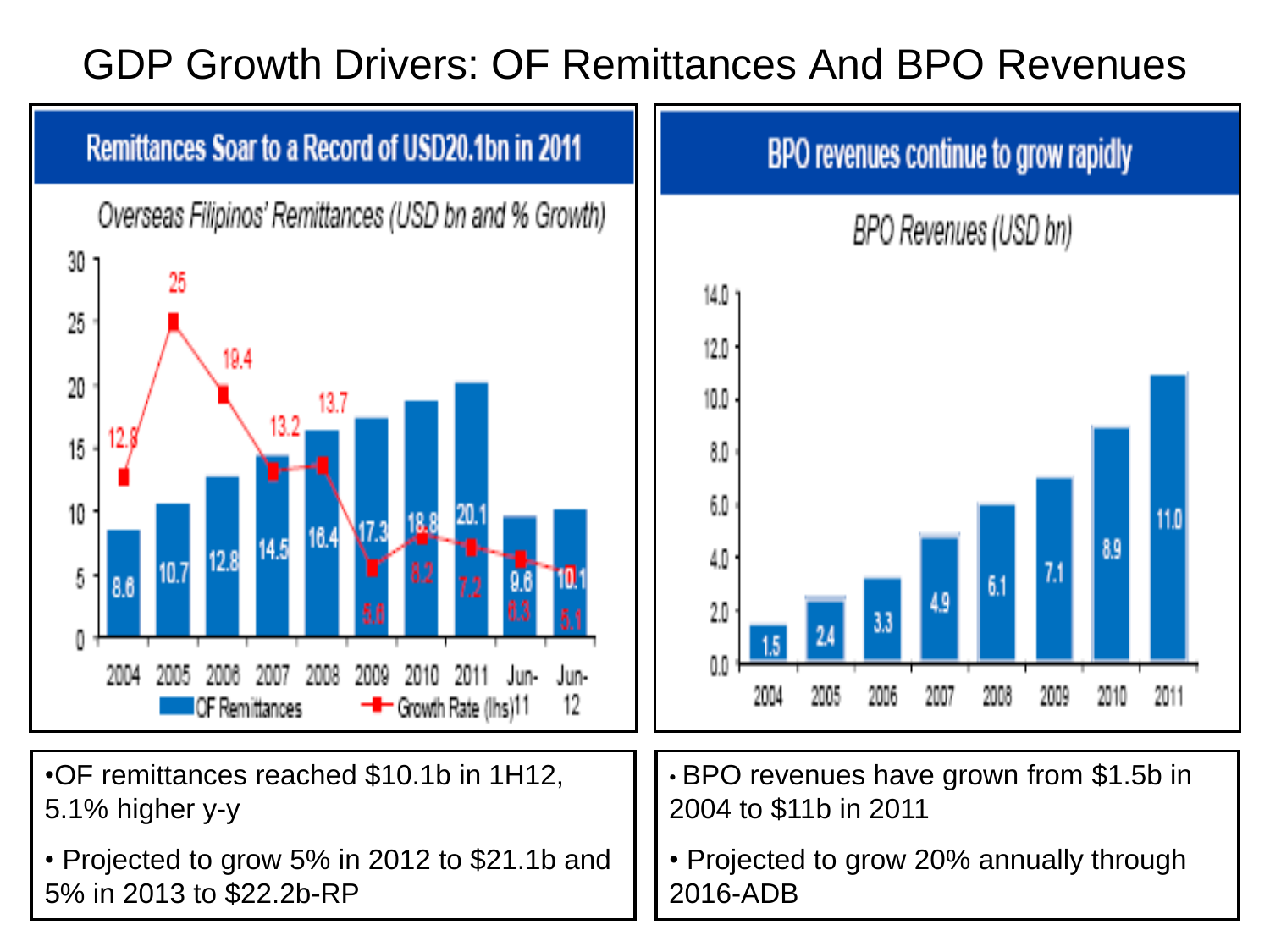#### Strong External Position BoP surplus Of \$4.5b in 1H12, Exceeding 2012 Target Of \$2.6b



Source: WB, World Development Indicators and IMF, International Financial Statistics

- BPO and OF remittances contributed largely to current account surplus of \$3.7b in 1H12
	- Capital and financial account posted net outflows of \$1.2b
	- FDI of \$917m
- GIR reached \$80.8b in August, equivalent to 12 months of imports
- Lent \$1b to the IMF in 2Q12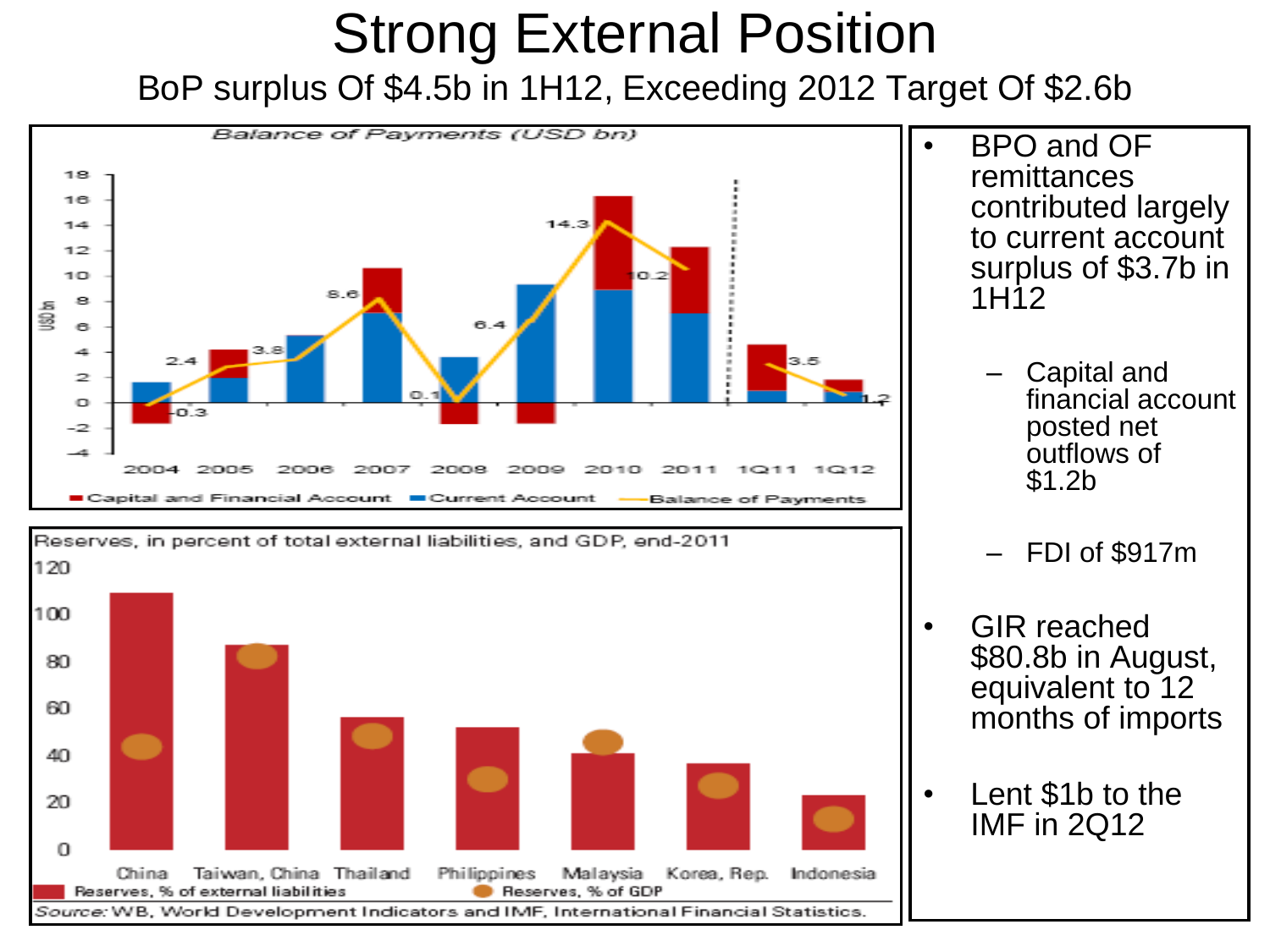Financial System: Awash With Liquidity, But Remains Stable Special Deposit Accounts Of P1.8 Trillion = 18% Of GDP



- **SDA is a tool to manage liquidity**
- **Effective 13 July, BSP cut its SDA rates by 3bp**
	- 7-day SDA rate reduced to 3.78% from 4.06%
	- 14-day SDA rate reduced to 3.84% from 4.13%
	- 32-day SDA rate to 3.91% from 4.19%
- **BSP tightened SDA rules to curb foreign speculation**
	- Banks and trust entities are required to certify funds are sourced locally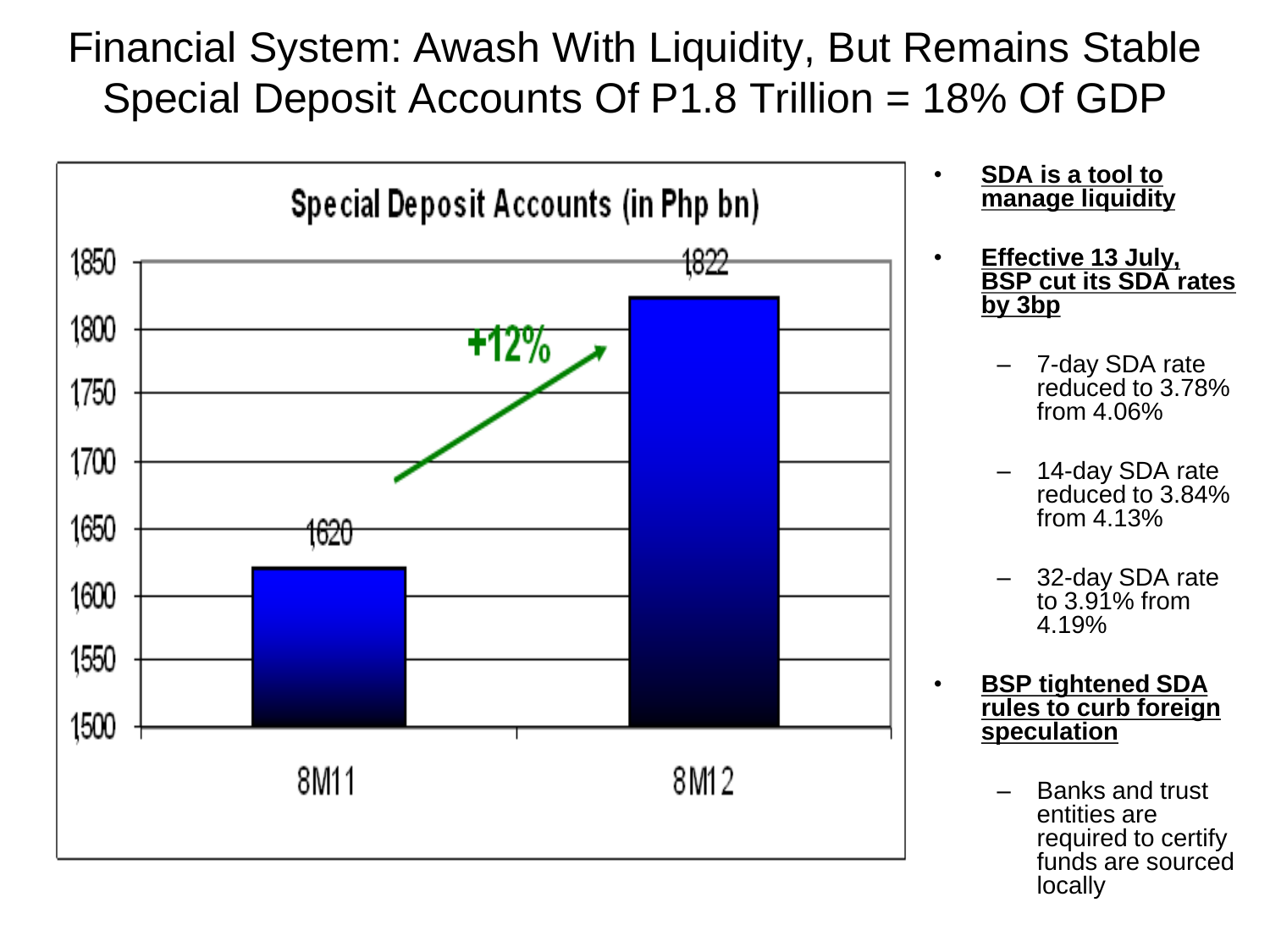#### Healthy Loan Growth Resulting From Ample Liquidity Bank lending grew 18.4% in July; NPL of 2.7%



Well-Capitalized Banking System: CAR of 17.6%, Higher Than International Standard Of 8%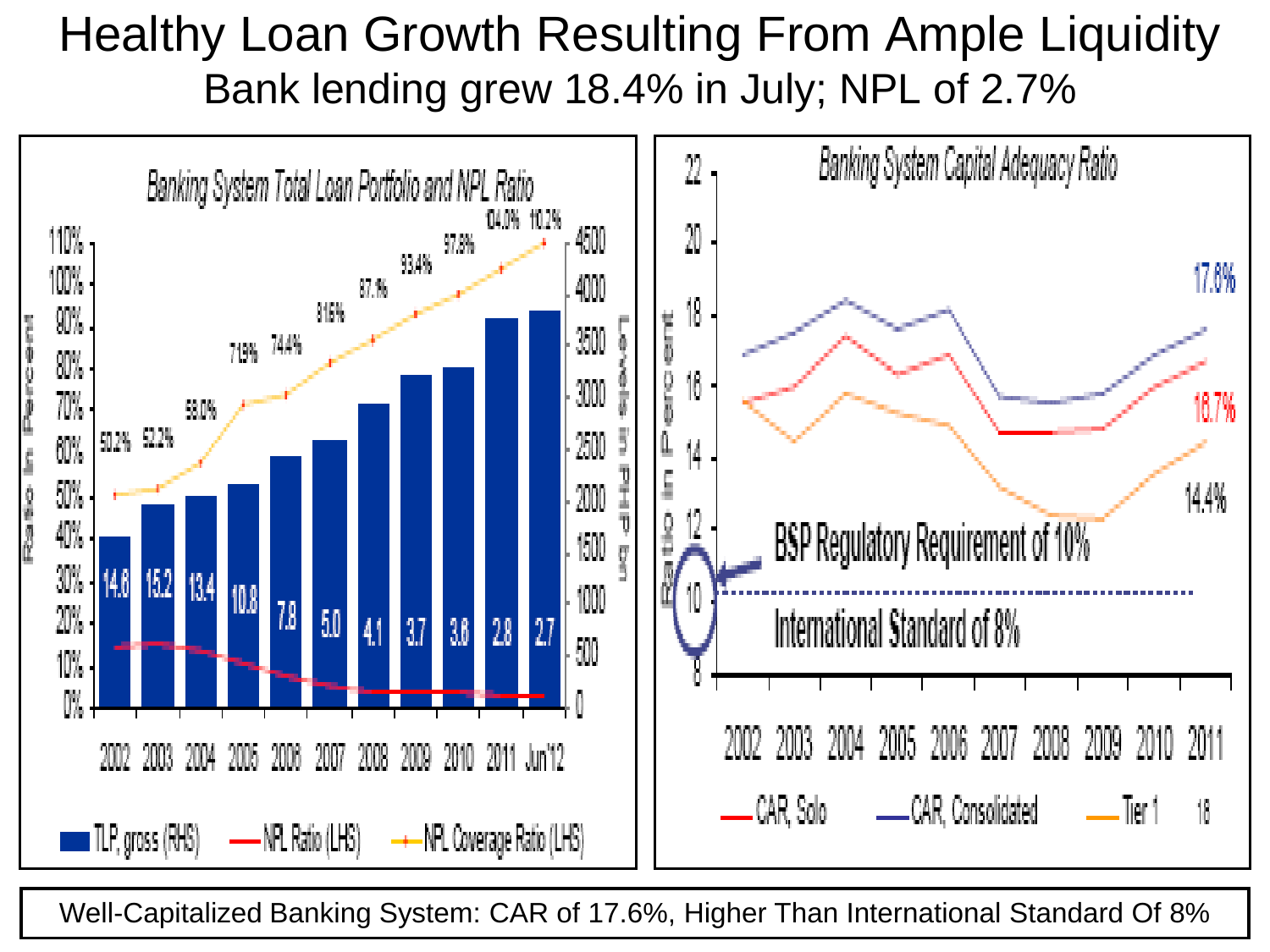Flexible Fiscal Position: Budget Deficit (2.6% of GDP), Interest Burden (3.0% of GDP)



|                                   | Levels (PhP Bn) |                  | <b>Percent of GDP</b> |                  | <b>Growth</b><br>Rate (%) |
|-----------------------------------|-----------------|------------------|-----------------------|------------------|---------------------------|
| <b>Particulars</b>                | 2012<br>Program | 2013<br>Proposed | 2012<br>Program       | 2013<br>Proposed | 2012-<br>2013             |
| Revenues                          | 1,560.6         | 1,780.1          | 14.5                  | 14.9             | 14.1                      |
| Bureau of Internal<br>Revenue     | 1,066.1         | 1,238.6          | 9.9                   | 10.4             | 16.2                      |
| Bureau of Customs                 | 347.1           | 397.3            | 3.2                   | 3.3              | 14.5                      |
| Privatization                     | 2.0             | 2.0              | 0.0                   | 0.0              |                           |
| Others                            | 145.4           | 142.2            | 1.4                   | 1.2              | (2.2)                     |
| Disbursements                     | 1,839.7         | 2,021.1          | 17.1                  | 16.9             | 9.9                       |
| Current Operating<br>Expenditures | 1,442.6         | 1,585.0          | 13.4                  | 13.3             | 9.9                       |
| ow. Interest<br>Payments          | 317.7           | 333.9            | 3.0                   | 2.8              | 5.1                       |
| Capital Outlays                   | 374.1           | 409.6            | 3.5                   | 3.4              | 9.5                       |
| Net Lending                       | 23.0            | 26.5             | 0.2                   | 0.2              | 15.2                      |
| Surplus/(Deficit)                 | (279.1)         | (241.0)          | (2.6)                 | (2.0)            | (13.7)                    |
| Memo Item: GDP                    |                 |                  | 10,734.2              | 11,951.9         |                           |

Government targets an increase in tax revenue to 13.8% of GDP in 2013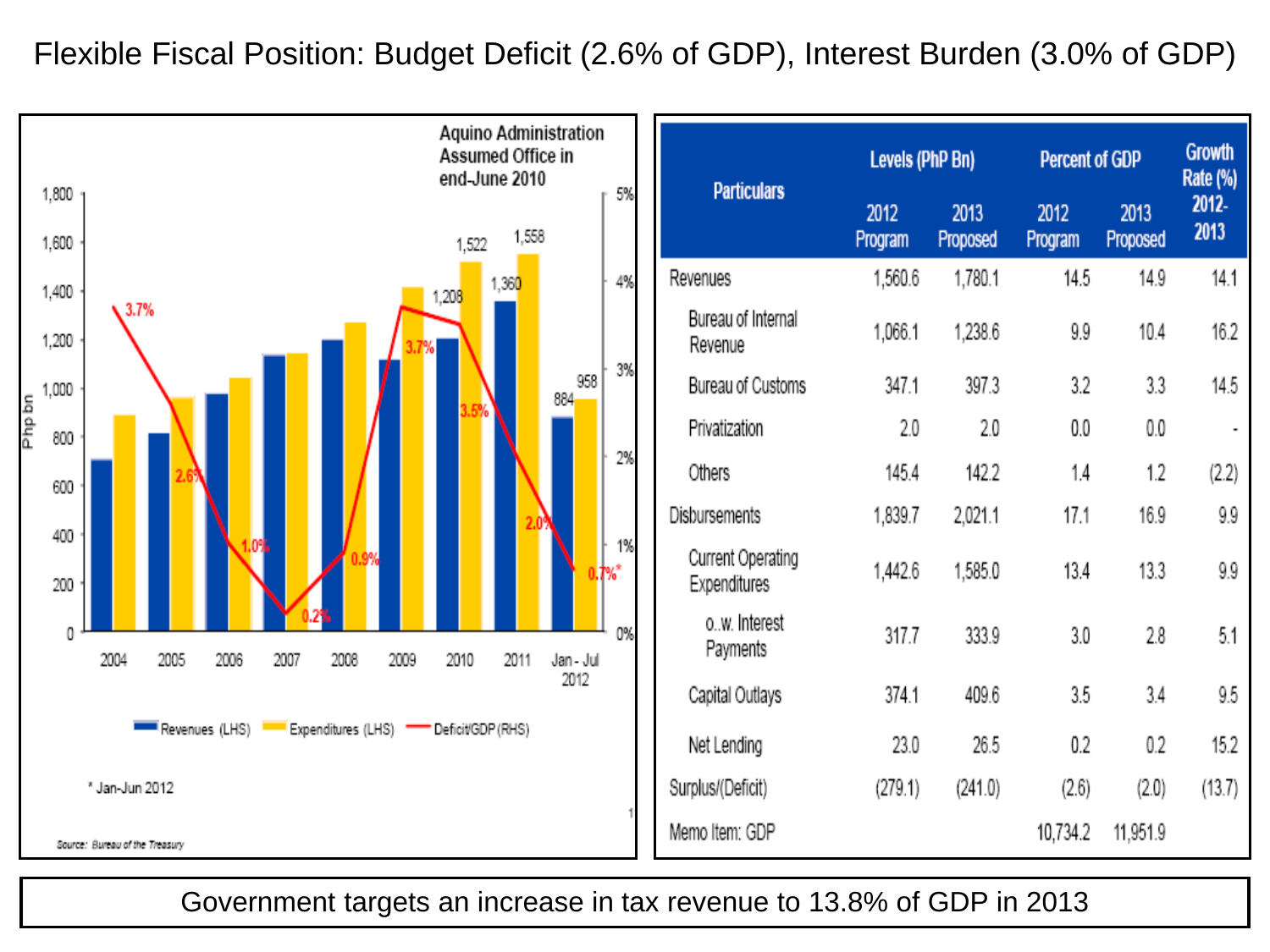#### Steadily Declining Debt to GDP From 74% In 2004 To 51% In 2011





Improved Debt Profile: Mix Of 40% Foreign And 60% Domestic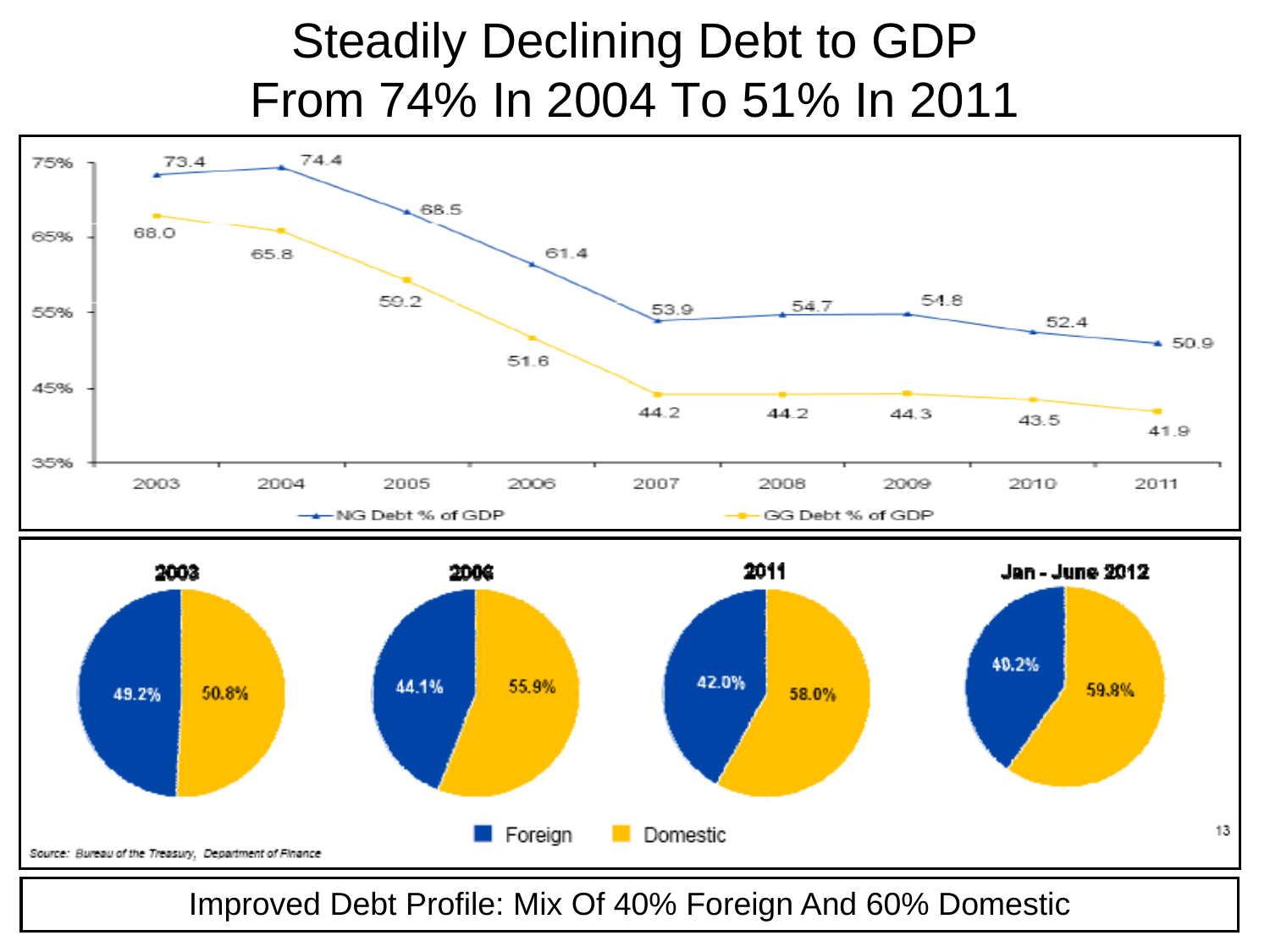# Credit Ratings Upgrades

|                                                                    | <b>S&amp;P</b> | Moody's        | Fitch      |  |
|--------------------------------------------------------------------|----------------|----------------|------------|--|
| China, People's Rep. of                                            | AA-            | Aa3            | $A+$       |  |
| Hong Kong, China                                                   | AAA            | Aa1            | AA+        |  |
| Indonesia                                                          | BB+            | Baa3           | BBB-       |  |
| Korea, Rep. of                                                     | A              | Aa3            | AA-        |  |
| Malaysia                                                           | $A-$           | A <sub>3</sub> | $A -$      |  |
| Philippines                                                        | BB+            | Ba2            | BB+        |  |
| Singapore                                                          | AAA            | Aaa            | AAA        |  |
| Thailand                                                           | BBB+           | Baa1           | <b>BBB</b> |  |
| Note: Ratings as of 10 September 2012.<br>Source: Rating Agencies. |                |                |            |  |

The lowest investment-grade ratings Ratings of long-term Philippines debt

| Moody's | <b>S&amp;P</b> | Fitch |
|---------|----------------|-------|
| Aaa     | AAA            | AAA   |
| Aa1     | AA+            | AA+   |
| Aa2     | АΑ             | AA    |
| Aa3     | AA-            | AA-   |
| A1      | A+             | A+    |
| A2      | А              | А     |
| А3      | А-             | А-    |
| Baa1    | BBB+           | BBB+  |
| Baa2    | BBB            | BBB   |
| Baa3    | BBB-           | BBB-  |
| Ba1     | $BB+$          | $BB+$ |
| Ba2     | ВB             | BВ    |
| Ba3     | BB-            | BB-   |
| B1      | B+             | В÷    |
| B2      | В              | в     |
| B3      | B-             | B-    |

Philippines expects to achieve investment grade status in early 2013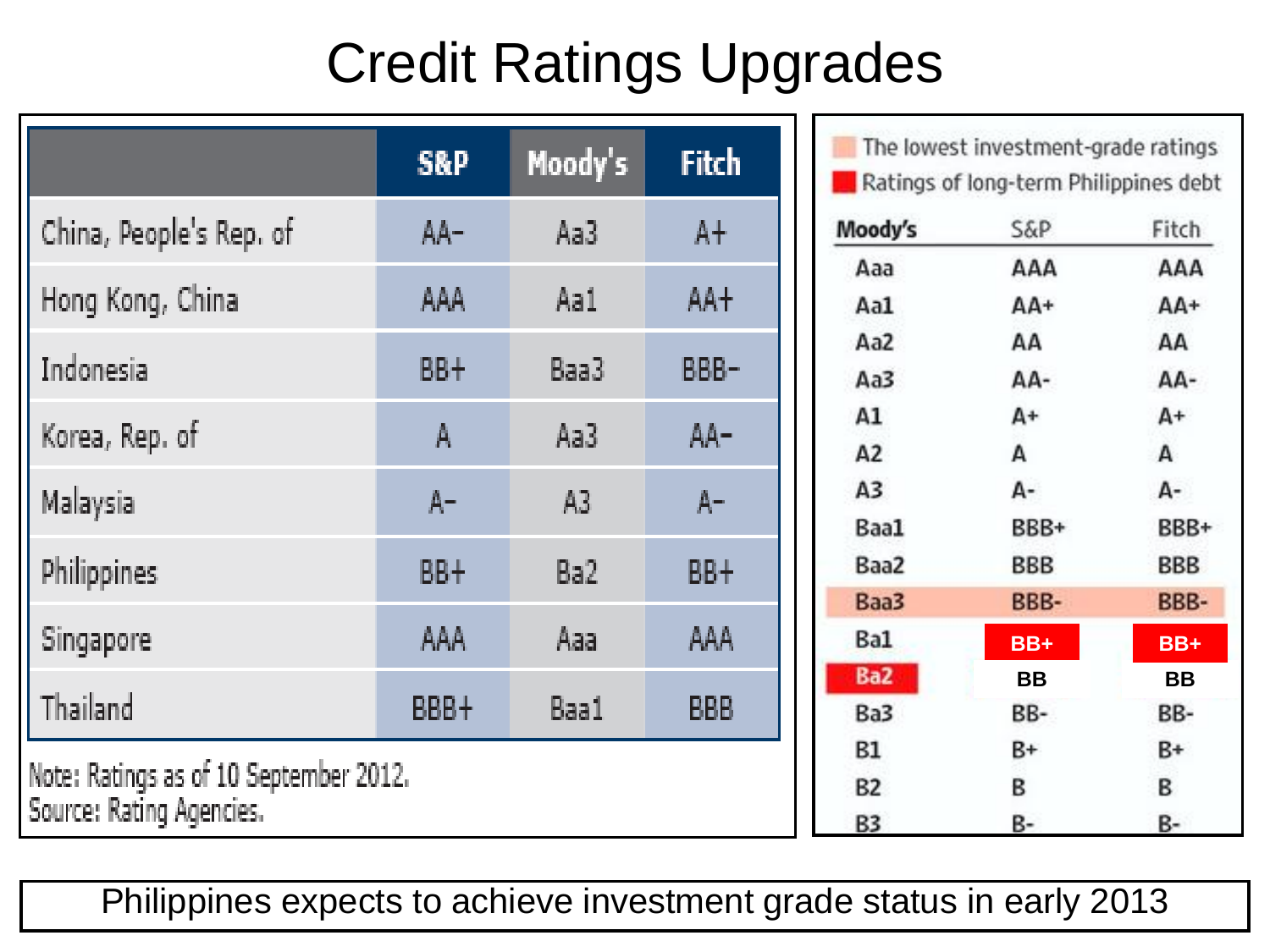# Tip Of The Iceberg YTD Net Foreign Portfolio Inflows Of \$1.9b= 0.8% Of Market Cap.



Net Inflows To S.E. Asia and S. Korea Have Swelled In Recent Months As Global Markets Calmed And Risky Assets Became Popular Again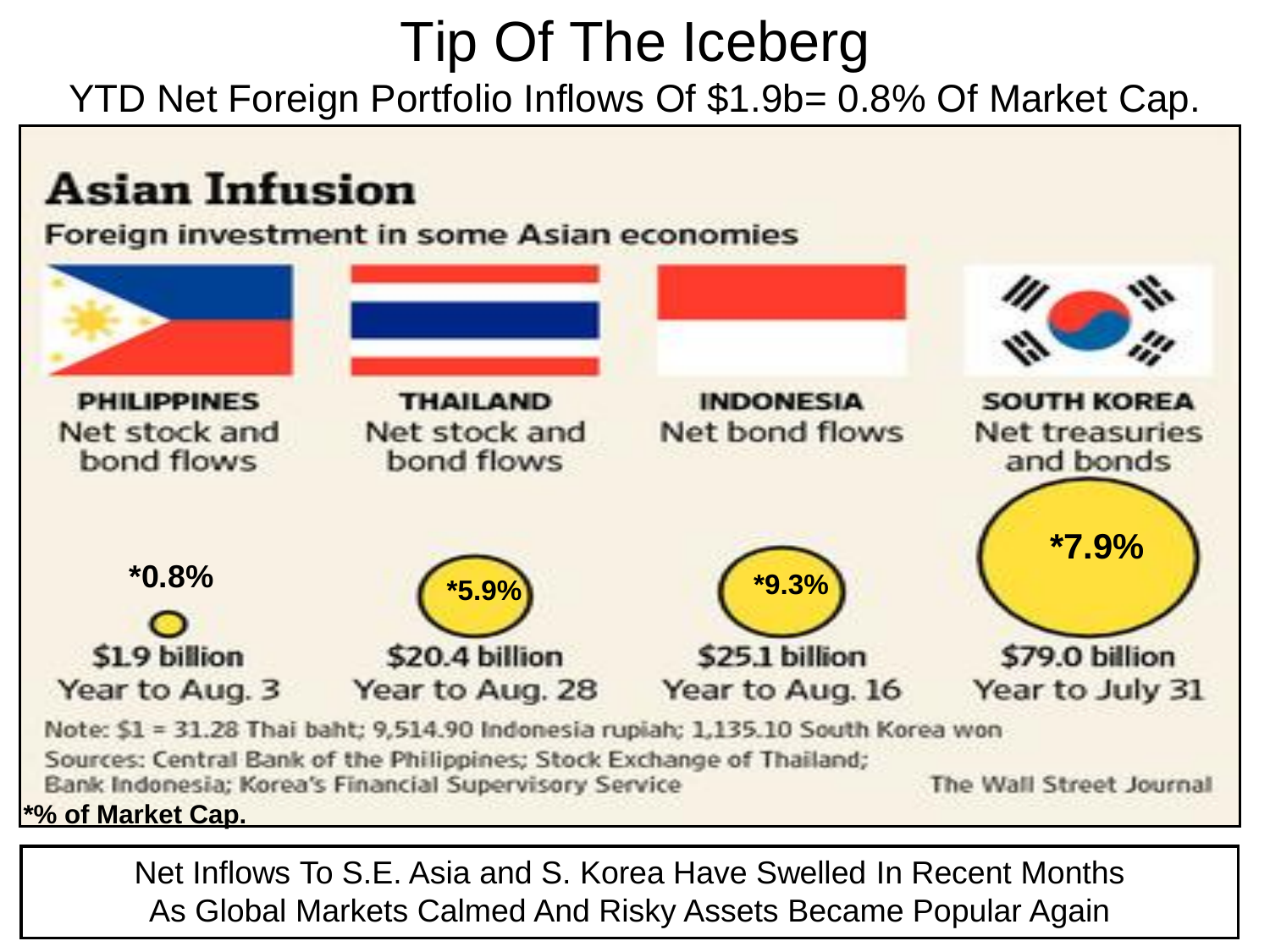### Php/US\$: Going, Going, Going ..... 30 (?)



Source: BDO Private Bank Research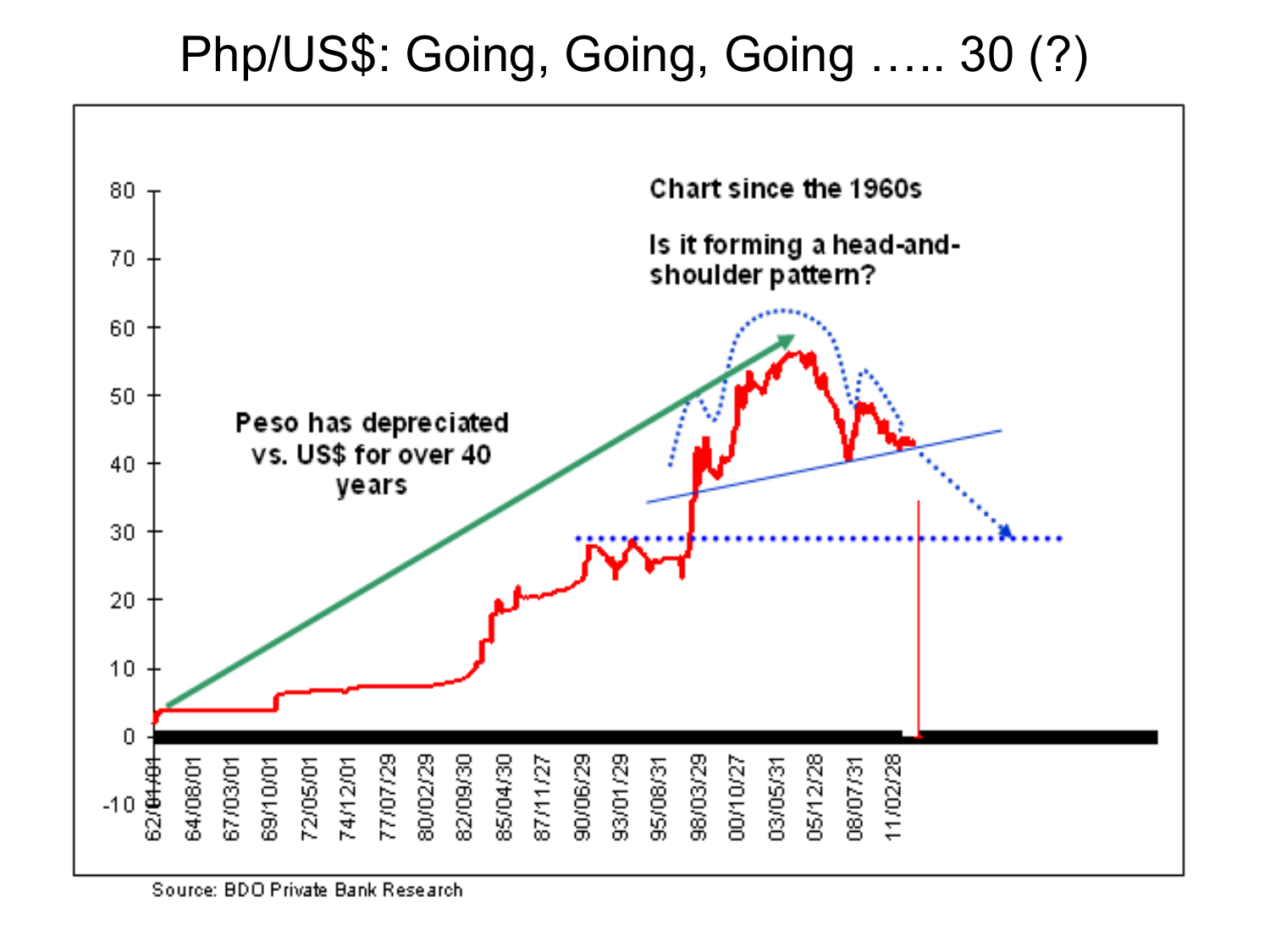#### The Philippine Stock Market: Robust Stock Market Performance



|                                    | 2008               | 2009   | 2010   | 2011   | 2012<br>(YTD as of Oct.11) |
|------------------------------------|--------------------|--------|--------|--------|----------------------------|
| <b>PSEi Performance</b>            | $-48%$             | $+63%$ | $+38%$ | $+4%$  | +22% (5394)                |
| Average Daily Turnover (in Php bn) | P <sub>3.1</sub> b | P4.1b  | P4.0b  | P4.2b  | P5.9b                      |
| Earnings Growth (in %)             | $-27%$             | $+33%$ | $+45%$ | $-10%$ | $+15%$                     |
| PE Ratio (x)                       | 32.1               | 24.1   | 16.6   | 18.4   | 16.0                       |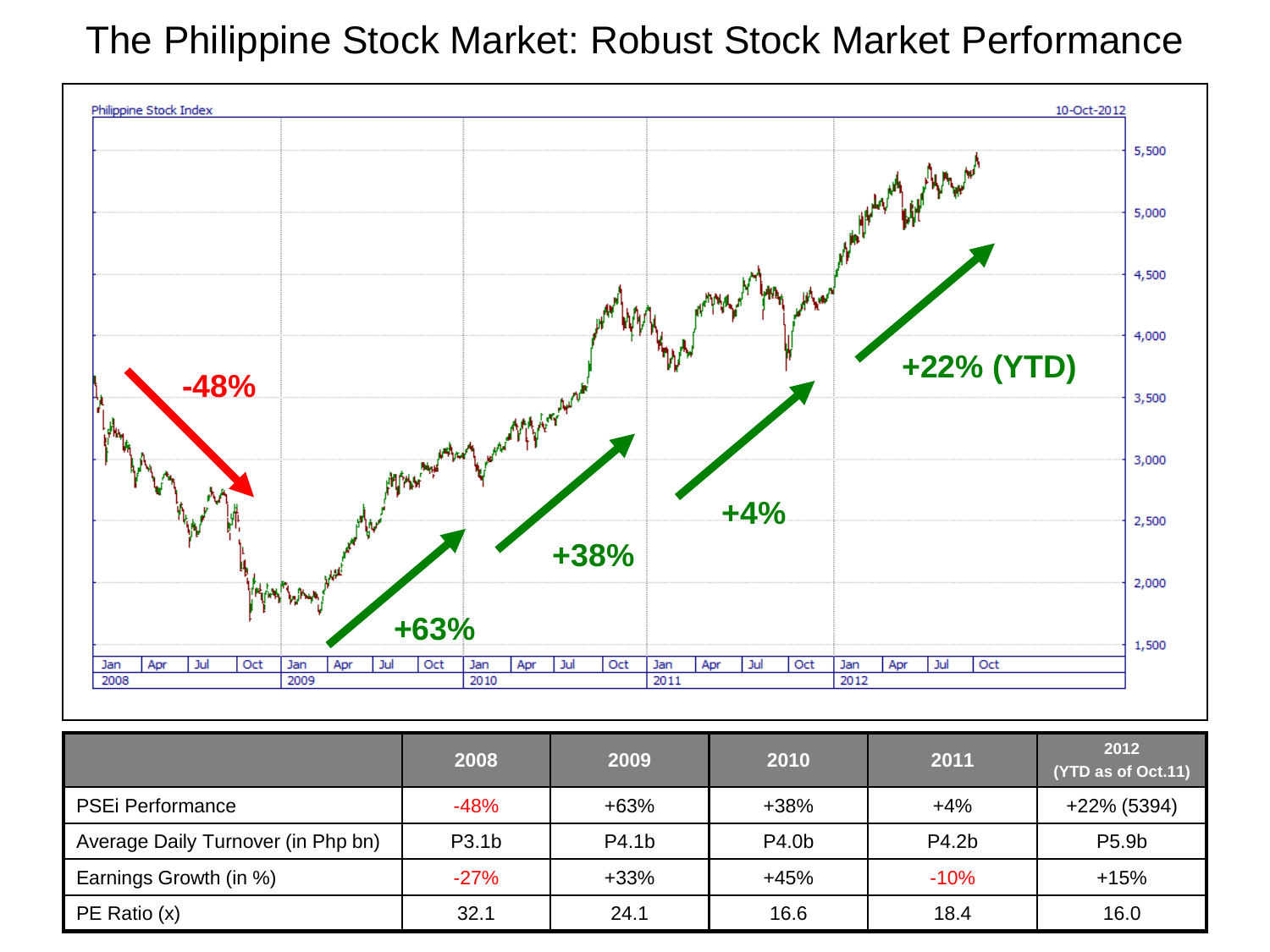## PSEi: Sectoral Performances

|                      | 2008   | 2009    | 2010    | 2011  | 2012<br>(YTD as of Oct.9) |
|----------------------|--------|---------|---------|-------|---------------------------|
| <b>Financials</b>    | $-47%$ | $+47%$  | $+44%$  | $+7%$ | $+38%$                    |
| Industrial           | $-51%$ | $+116%$ | $+56%$  | $-2%$ | $+18%$                    |
| <b>Holding Firms</b> | $-56%$ | +80%    | $+110%$ | $+3%$ | $+33%$                    |
| Property             | $-58%$ | $+73%$  | $+47%$  | $-6%$ | $+39%$                    |
| <b>Services</b>      | $-40%$ | $+32%$  | $+5%$   | $+2%$ | $+10%$                    |
| Mining and Oil       | $-61%$ | $+234%$ | $+30%$  | +69%  | $-17%$                    |
| <b>PSEi</b>          | $-48%$ | $+63%$  | $+38%$  | $+4%$ | $+22%$                    |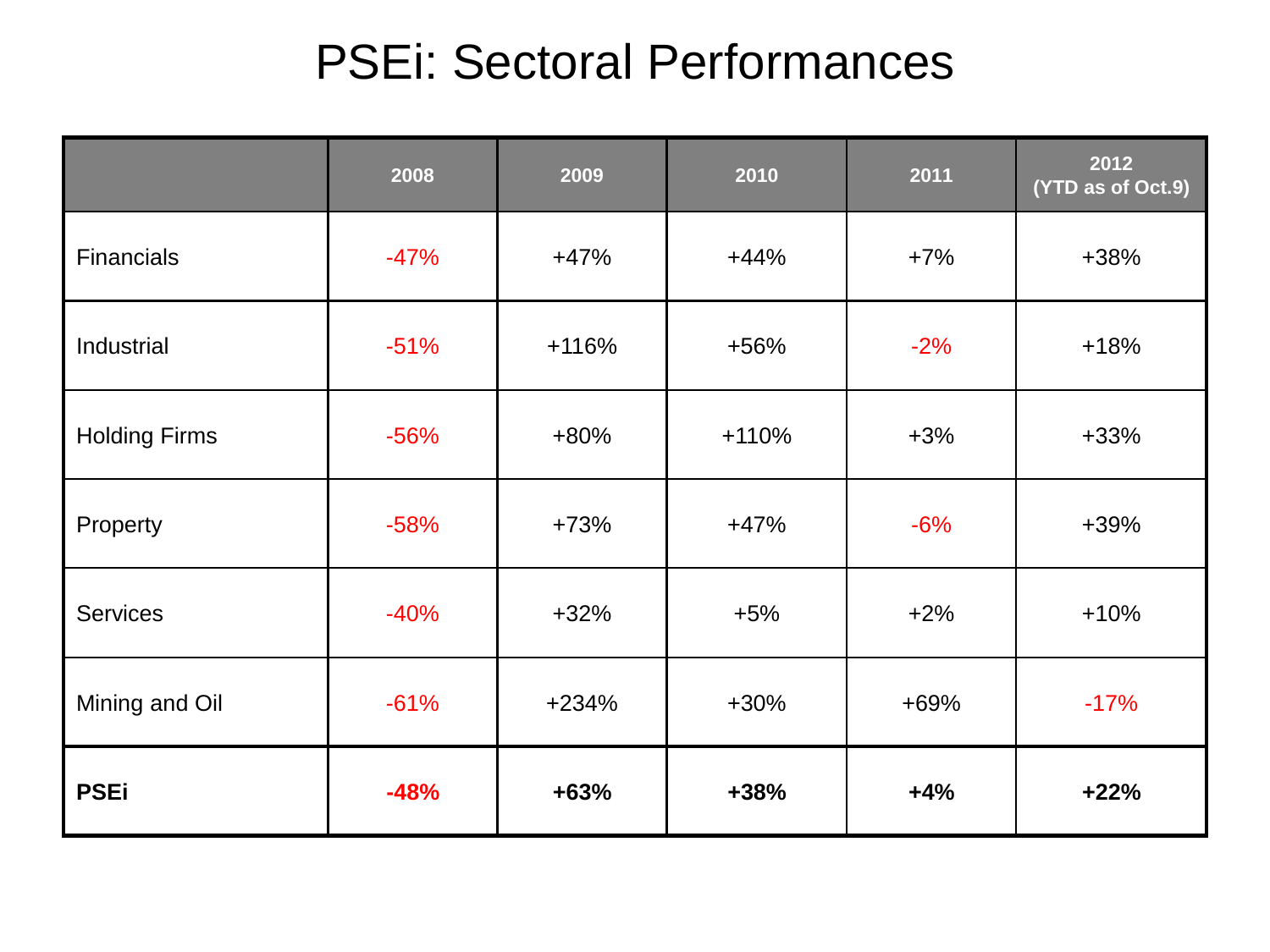#### Market Capitalization: Sectoral Breakdown

|                      |              | <b>Market Cap.</b> |            |
|----------------------|--------------|--------------------|------------|
|                      | In Php       | In US\$            | % of total |
| <b>Financials</b>    | <b>P2.7T</b> | \$65.7B            | 26%        |
| Industrial           | <b>P2.8T</b> | \$66.5B            | 26%        |
| <b>Holding Firms</b> | <b>P1.8T</b> | \$44.2B            | 17%        |
| Property             | <b>P1.1T</b> | \$27.3B            | 11%        |
| <b>Services</b>      | P1.5T        | \$35.9B            | 14%        |
| Mining and Oil       | P585b        | \$14.1B            | 6%         |
| <b>Total</b>         | P10.5T       | \$253.9B           | 100%       |

\*P41.70 per US\$

As of End-September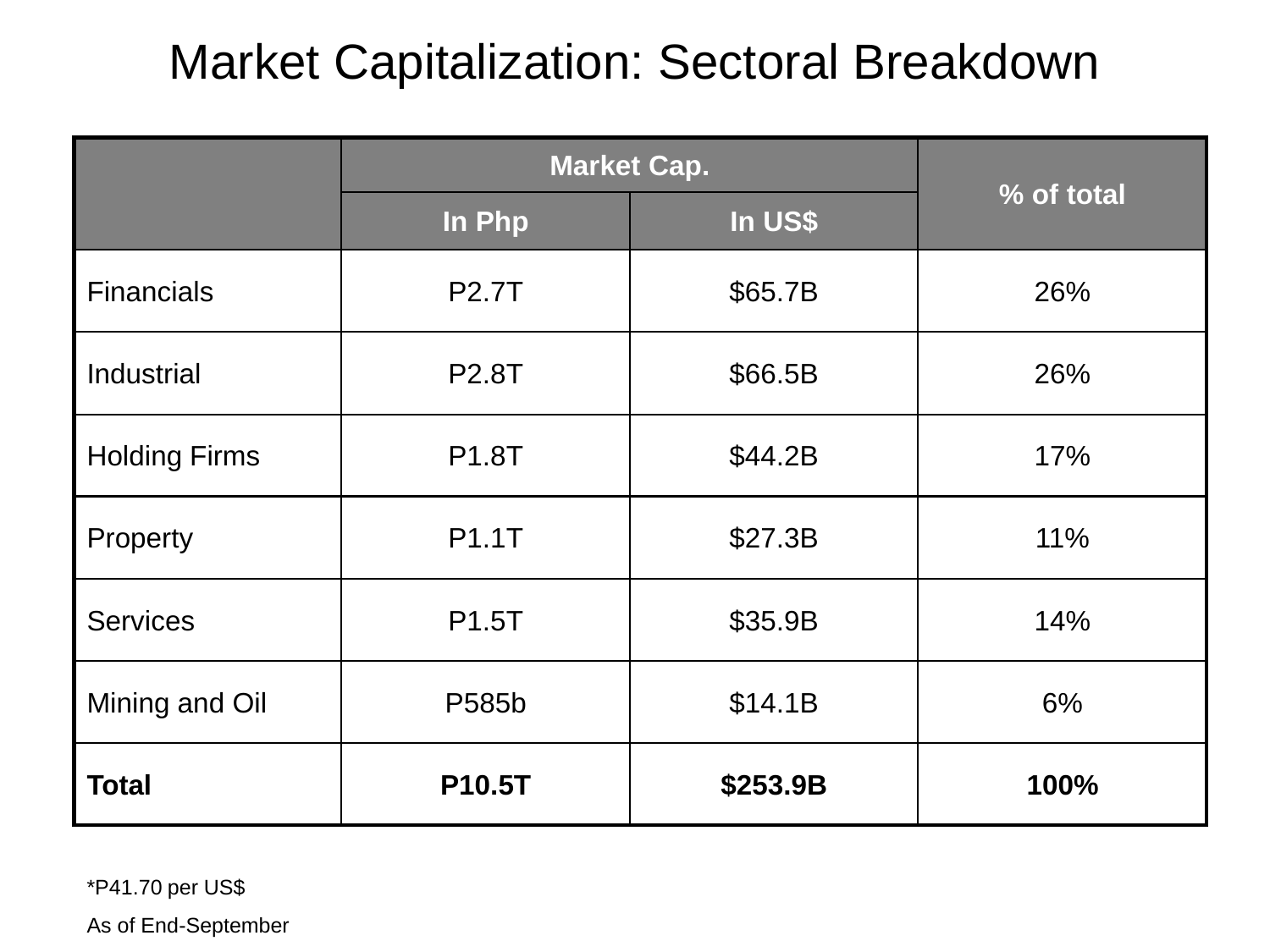#### **Asian Stock Market Performances** MSCI Philippines: Best Performing Equity Index, +27% (Up to July 31)

#### Table 10: MSCI Index Returns

| <b>Market</b>           |                  | 2010 Returns (%) | 2011 Returns (%) |            | 2012 YTD Returns (%) |            |  |
|-------------------------|------------------|------------------|------------------|------------|----------------------|------------|--|
|                         | <b>LCY terms</b> | US\$ terms       | LCY terms        | US\$ terms | <b>LCY terms</b>     | US\$ terms |  |
| China, People's Rep. of | 2.6              | 2.3              | (20.4)           | (20.3)     | 2.6                  | 2.7        |  |
| Hong Kong, China        | 20.0             | 19.7             | (18.5)           | (18.4)     | 9.3                  | 9.5        |  |
| Indonesia               | 25.8             | 31.2             | 4.7              | 4.0.       | 4.6.                 | 0.2        |  |
| Korea, Rep. of          | 22.1             | 25.3             | (11.5)           | (12.8)     | 6.1                  | 8.2        |  |
| Malaysia                | 19.3             | 32.5             | (0.2)            | (2.9)      | 4.7                  | 6,0        |  |
| Philippines             | 23.5             | 30.3             | (3.1)            | (3.2)      | 20.6                 | 26.7       |  |
| Singapore               | 8.1              | 18.4             | (20.0)           | (21.0)     | 16.5                 | 21.3       |  |
| Thailand                | 36.4             | 50.8             | (1.7)            | (5.6)      | 15.1                 | 15.3       |  |
| Far East ex-Japan Index | 12.5             | 16.7             | (15.6)           | (16.8)     | 5.8                  | 6,8        |  |
| MSCI US                 |                  | 13.2             |                  | (0.1)      |                      | 9.6        |  |

- = not applicable, LCY = local currency, MSCI = Morgan Stanley Capital International, US = United States, YTD = year-to-date.

Notes:

1. Market indices are from MSCI country indexes, 2012 returns are year-to-date as of 31 July 2012.

2. Far East ex-Japan includes the People's Republic of China; Hong Kong, China; Indonesia; the Republic of Korea; Malaysia; the Philippines; Singapore; Taipei, China; and Thailand.

Source: AsianBondsOnline and Bloomberg LP.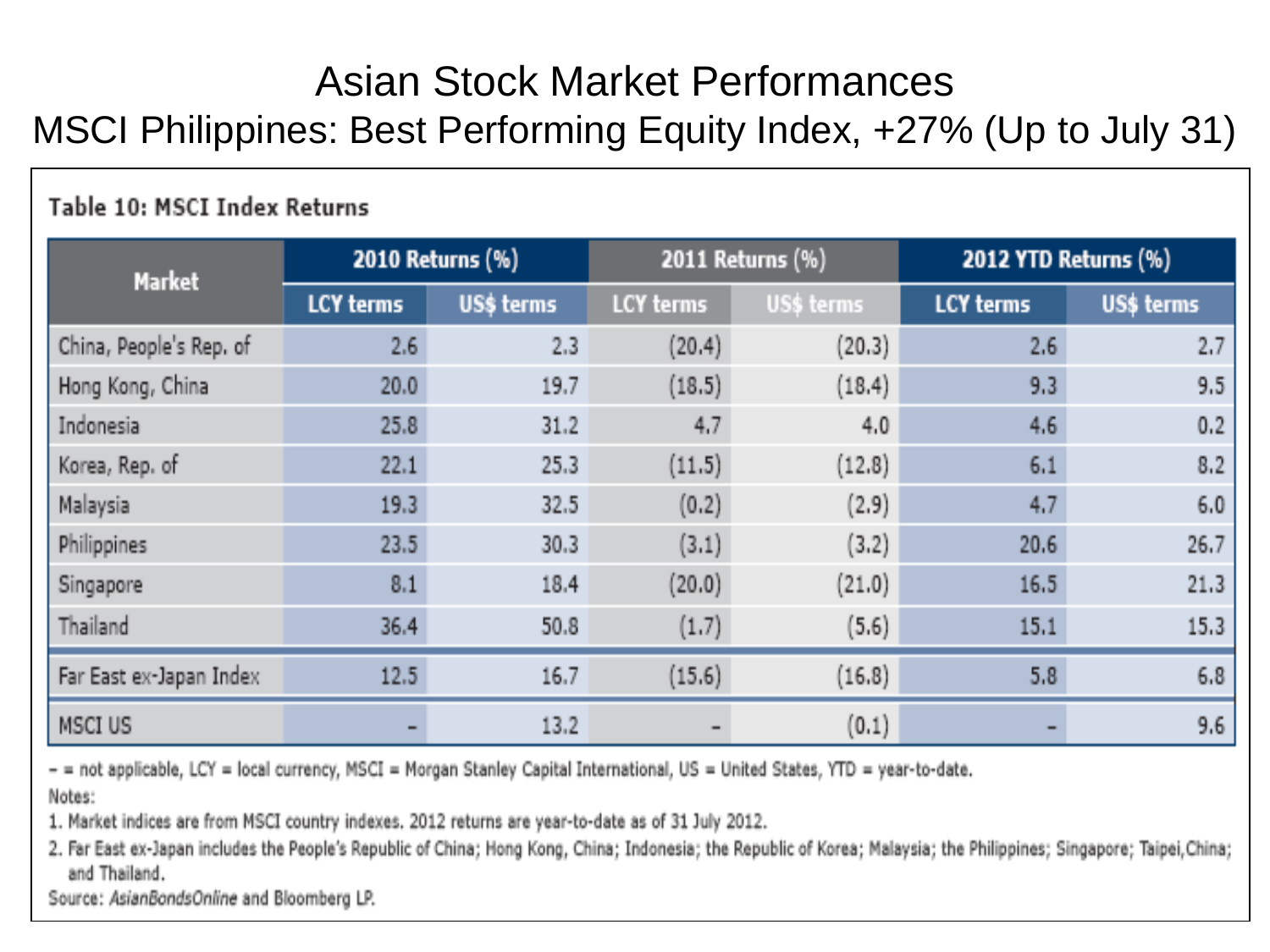# Flattening Yield Curve

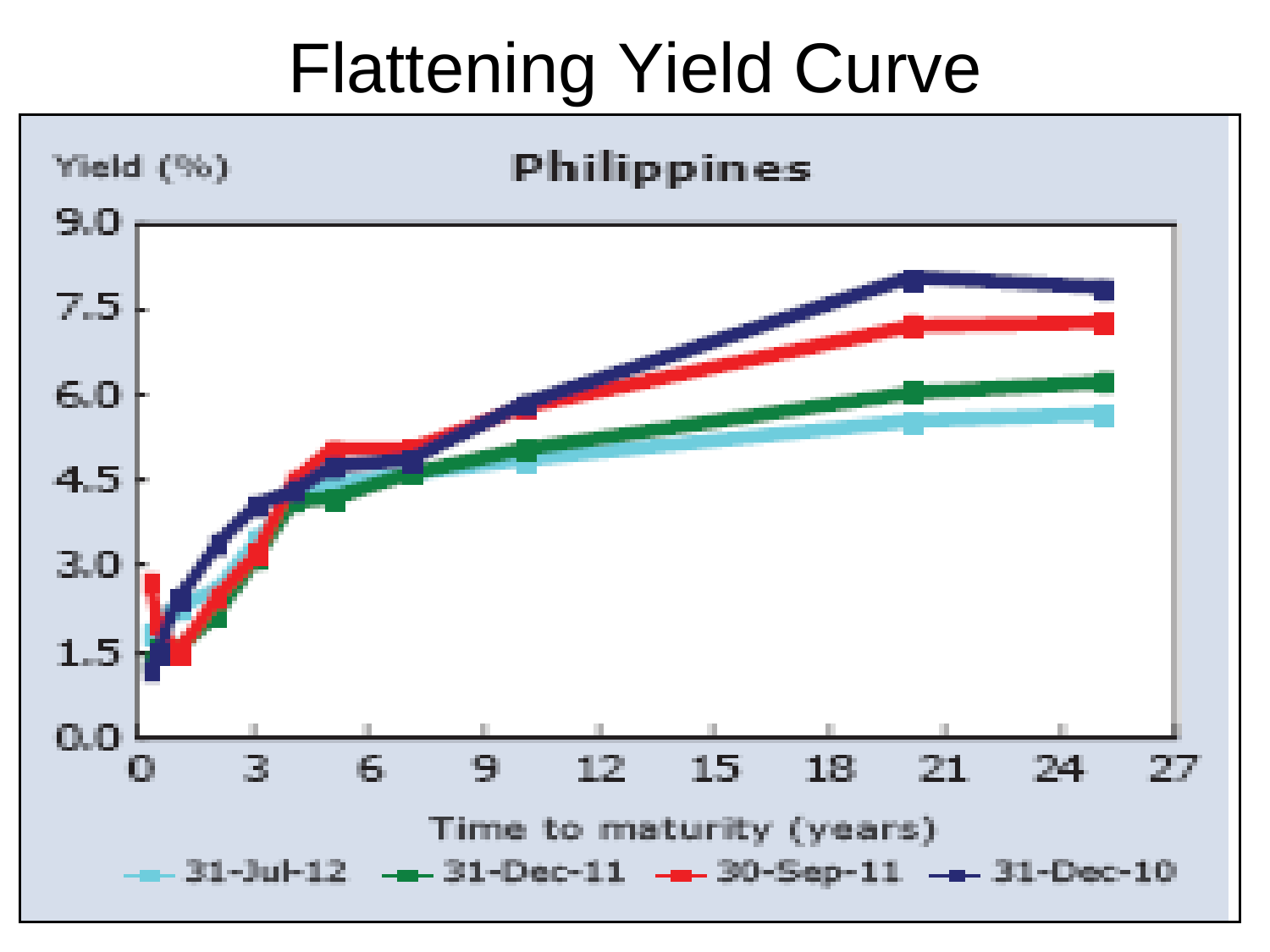#### Asian Bond Market Performances iBoxx Philippines: Best Performing Bond Index, +11% (Up to July 31)

#### Table 9: iBoxx Asia Bond Fund Index Family Returns 2010 Returns (%) 2011 Returns (%) 2012 YTD Returns Modified **US\$ Unhedged LCY Total US\$ Unhedged LCY Total LCY Total** US\$ Unhedged **Market Duration Total Return Total Return Total Return Return Return Return** (years) Index Index **Index Index Index** Index China, People's Rep. of  $5.4$  $6.24$  $1.5$  $5.1$ 9.9 2.9  $1.7$ 4.28  $2.0$  $5.2$ Hong Kong, China  $1.8$  $5.2$ 2.9  $3.1$ Indonesia  $7.04$  $19.3$  $23.7$ 19.7  $18.4$  $6.8$ 2.9 Korea, Rep. of 4.57  $8.0$  $10.6$  $6.2$  $4.7$  $5.1$ 6.9  $4.7$ Malavsia 4.99  $5.2$ 15.6  $1.8$  $3.0<sub>1</sub>$  $4.1$ Philippines  $14.3$ 14.8 5.9  $7.15$  $19.7$  $14.7$ 10.6 Singapore 6.35  $2.5$  $11.3$  $6.3$  $5.0$  $3.5 -$ 7.7 Thailand 4.9 5.04 5.4  $15.4$  $0.3$ 2.4  $2.3$ Pan-Asian Index 5.48  $10.2$ 6.8  $4.5$  $\sim$ **HSBC ALBI** 7.48  $11.5$ 4.9 4.6  $\equiv$ US Govt. 1-10 years 4.01  $5.3$  $6.8$  $1.9<sub>1</sub>$

- = not applicable, ALBI = Asian Local Bond Index, LCY = local currency, US = United States, YTD = year-to-date.

Notes:

1. The Asian Bond Fund (ABF) indices contain only government debt and government-guaranteed debt obligations.

2. Market bond indices are from iBoxx Index Family. Returns for 2012 are year-to-date as of 31 July 2012.

3. Annual returns are computed for each year using a natural logarithm of end-of-year index value/beginning-of-year index value.

4. Duration as of 31 July 2012.

Source: AsianBondsOnline and Bloomberg LP.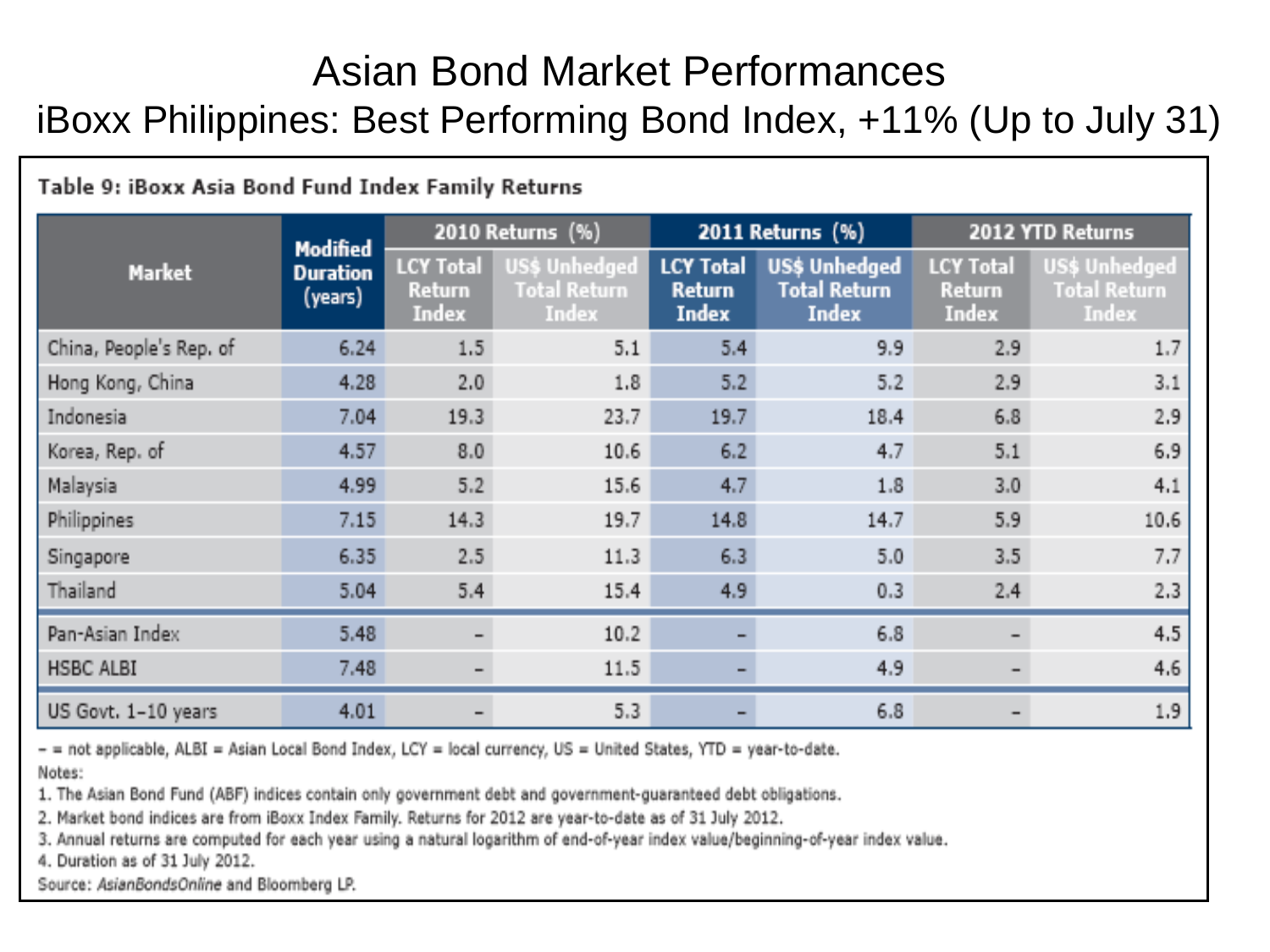## Capital Market Trends: New Products

| <b>Initiative</b>                                                                                                                                                                                                   | <b>Updates</b>                                                                                                                                                                    |
|---------------------------------------------------------------------------------------------------------------------------------------------------------------------------------------------------------------------|-----------------------------------------------------------------------------------------------------------------------------------------------------------------------------------|
|                                                                                                                                                                                                                     | Awaiting two implementing rules and regulations:                                                                                                                                  |
| <b>Personal Equity Retirement Account (PERA)</b><br>Promotes voluntary long-term savings, through investments in PERA<br>products designed to be locked for at least 5 years until retirement age of<br>investor    | First is to be issued by the DOF, BIR, SEC, the<br>Insurance Commission, and the BSP, intended to<br>implement the regulatory and non-tax provisions                              |
|                                                                                                                                                                                                                     | The second (or the Tax IRR) is to be issued by the<br>DOF, upon the recommendation of the BIR<br>Commissioner; DOF has not yet issued the Tax IRR                                 |
| <b>Real Estate Investment Trust (REIT)</b><br>Seeks to provide a legal and regulatory framework and create a favorable                                                                                              | Lapsed into Law on December 17, 2009;<br>Implementing Rules and Regulations issued by SEC<br>on May 13, 2010; Awaiting BIR Implementing Rules<br>and Regulations                  |
| market environment for real estate investment companies The REIT Act of<br>2009 requires REITs to list its shares on the PSE. The REIT must distribute<br>90% of its income as dividends to avail of tax incentives | Delayed implementation of the REIT due to issues on<br>the tax structure including the value-added tax (VAT),<br>transfer taxes, and the high minimum public offer<br>(MPO) level |
|                                                                                                                                                                                                                     | Approved by the PSE on April 2008 and submitted to<br>the SEC for approval                                                                                                        |
| <b>Exchange-Traded Fund (ETF) Listing Rules</b><br>Will allow local and foreign ETFs, with minimum asset size of P250m and<br>\$10m, respectively, to list on the PSE                                               | Awaiting implementing rules and regulations from the<br><b>SEC</b>                                                                                                                |
|                                                                                                                                                                                                                     | May be implemented before the year ends, according<br>to the SEC                                                                                                                  |